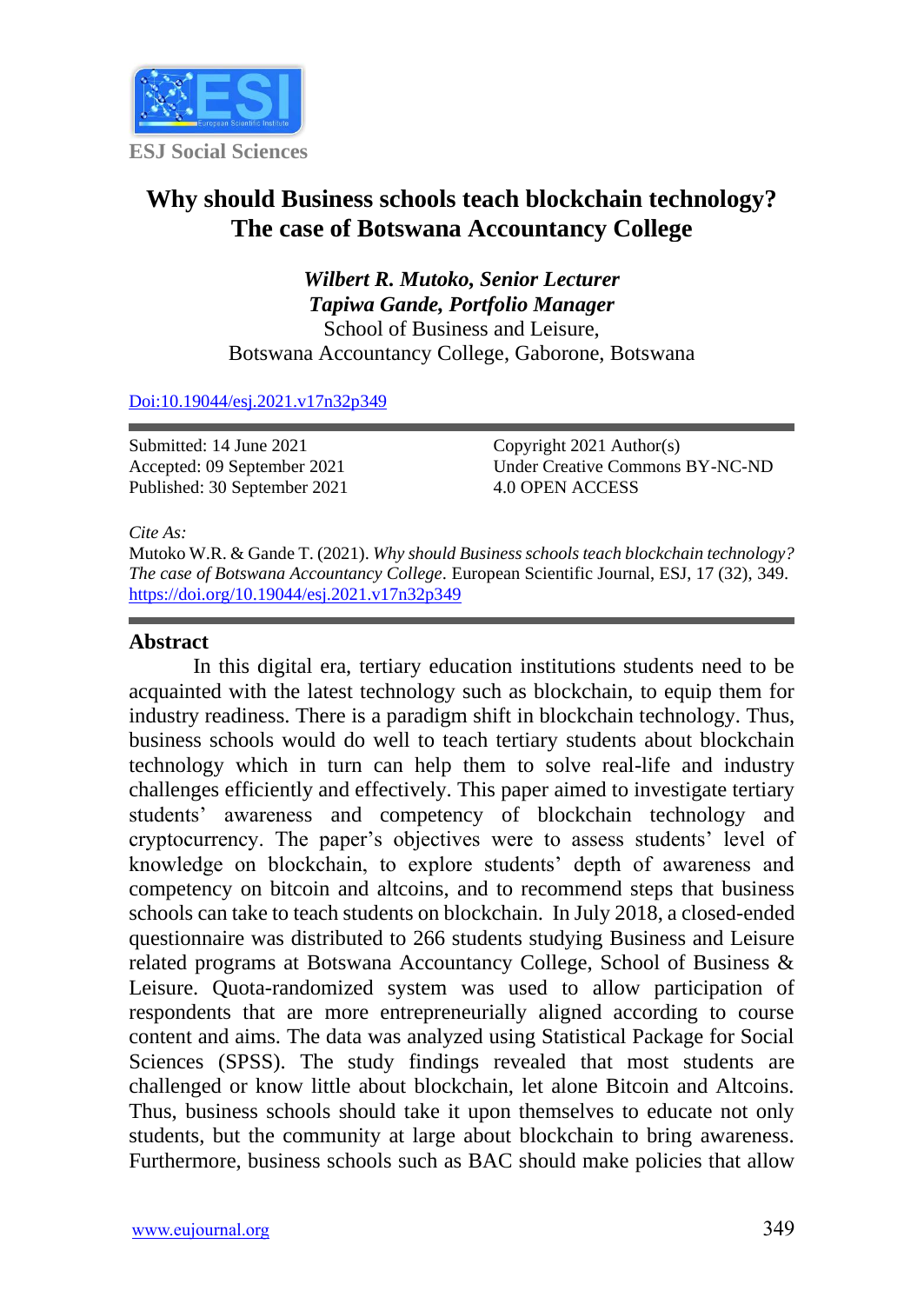them to embed blockchain technology into their teaching/learning strategies, record-keeping, and information management.

**Keywords:** Blockchain technology, Cryptocurrency, Botswana Accountancy College, Bitcoin, tertiary students, business schools

### **Introduction**

There is an ongoing debate as to whether institutions of higher learning are still relevant (Bracey, 2017, Willcocks, 2020; Wiklund, Wright and Zahra, 2019). This debate gets worse when it comes to business schools (Busher, Choudhury, Thomas, Harris, 2017; Blackman, 2017). One would wonder whether business schools are playing a significant role in preparing graduates for the world of work and entrepreneurship. Botswana is not exempt from this debate in question.

Gone are the days when teaching and learning dwelt on traditional methods and strategies. In today's dynamic world, there is a need for practitioners and students to embrace technology. This paper looks at how business schools could acquaint students with knowledge on block chain technology. A blockchain is a distributed database of records of all transactions, or public ledger of digital events that have been executed and shared among participating parties. Each transaction in the public ledger is verified by consensus of most of the participants (Crosby, Pattanayak, Verma, & Kalyanaraman, 2016; Deshpande, Stewart, Lepetit, & Gunashekar, 2017). Block chain technology can also be defined as mutual distributed ledgers (Mainelli & Smith, 2015; Korpela, Hallikas, & Dahlberg, 2017; Wüst & Gervais, 2018).

In this digital era, tertiary students need to be acquainted with the latest technology such as blockchain, to equip them for industry readiness (Luhanga, 2020). Thus, business schools would do well to teach tertiary students about blockchain technology which in turn can help them to solve real-life and industry challenges efficiently and effectively. This paper aims to investigate tertiary students' awareness and understanding of blockchain technology and cryptocurrency. The paper's objectives are to assess students' level of knowledge on blockchain, to explore students' depth of awareness and competency on bitcoin and altcoins, and to recommend steps that business schools can take to teach students on blockchain.

# **Definition of Terms Blockchain**

Blockchain technology is credited for transformation of the financial services industry into a new level of efficiency and effectiveness (Luhanga, 2020). Blockchain has gained traction since 2008 when a person (or group of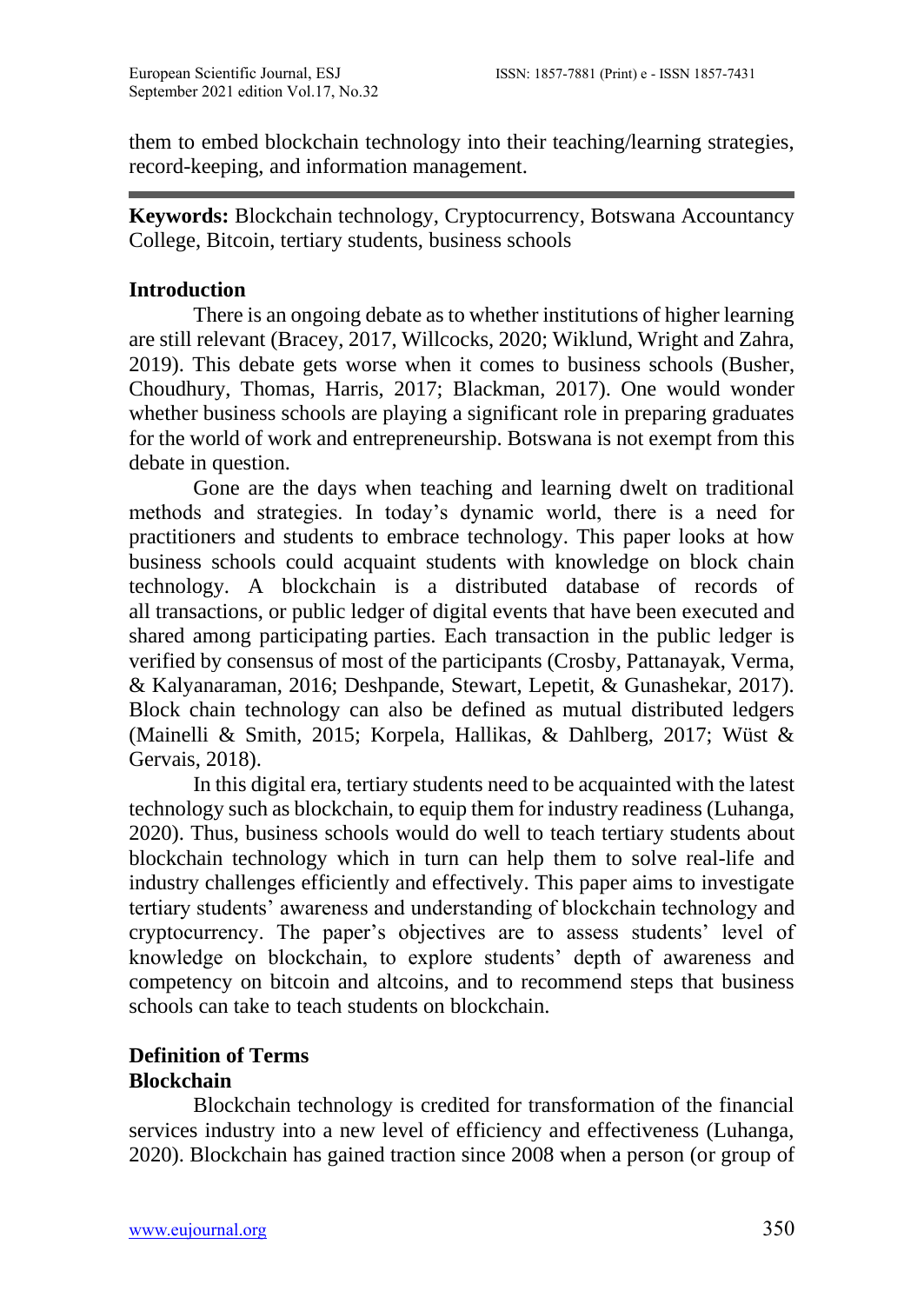persons) Satoshi Nakamoto, to serve as a public transaction ledger of the cryptocurrency bitcoin (Lizcano, Lara, White, and Aljawarneh, 2020; Wired Horizon, 2016). A blockchain is a decentralized, distributed, and public digital ledger that is used to record transactions across many computers so that any involved record cannot be changed retroactively, without the alteration of all subsequent blocks (Lizcano, Lara, White & Aljawarneh, 2020; Wired Horizon, 2016).

Blockchain is a list of records called blocks, linked together by cryptography (Kumaresh, 2021). Cryptography refers to the art and/or science of keeping information secret through transforming it (encrypting it) into an unreadable format known as cypher text; and decryption, which is the reverse, that is, moving from the unintelligible ciphertext back to plaintext (Luhanga, 2020; Fanning & Centers, 2016). A cypher system is also known as a cryptosystem. Blockchain consists of peer-to-peer networking of computers, that is, *'participating computers are directly linked to each other through the Internet, without any central controller'* (Kumaresh, 2021; Batkins & Brannon, 2013).

A blockchain consists of three main, complementary parts: a shared state, a set of rules for updating state via blocks and a trust (Luhanga, 2020; Mainelli & Smith, 2015). Blockchain has various benefits that include safe shopping, cutting off the middleman hence increasing profits for musicians and other businesspeople, no centralization, and unnecessary controls, whatever has been recorded is permanent which can be good for school records and company records (Kumaresh, 2021; Batkins & Brannon, 2013; Ye, Ojukwu, Hsu, and Hu, 2020; Kakushadze and Yu, 2019). However, although blockchain is considered disruptive technology, there are critics who judge the technology as over-hyped (Lizcano, Lara, White, and Aljawarneh, 2020; Risius & Spohrer, 2017). Some critics argue that some duties should still be done by humans, without leaving all trust to machines. Nevertheless, the security and efficiency of blockchain far outweighs the fears. That is why banks, the non-banking fraternity, hospitals, schools, and government departments are warming up to the use of blockchain (Luhanga, 2020).

## **Bitcoin**

Bitcoin is a private, non-centrally managed "cryptocurrency" those users create and exchange over the Internet via an open-source protocol (Lemieux, 2013, pg.1).

According to Nakamoto (2008) *"A purely peer-to-peer version of electronic cash would allow online payments to be sent directly from one party to another without going through a financial institution. Digital signatures provide part of the solution, but the main benefits*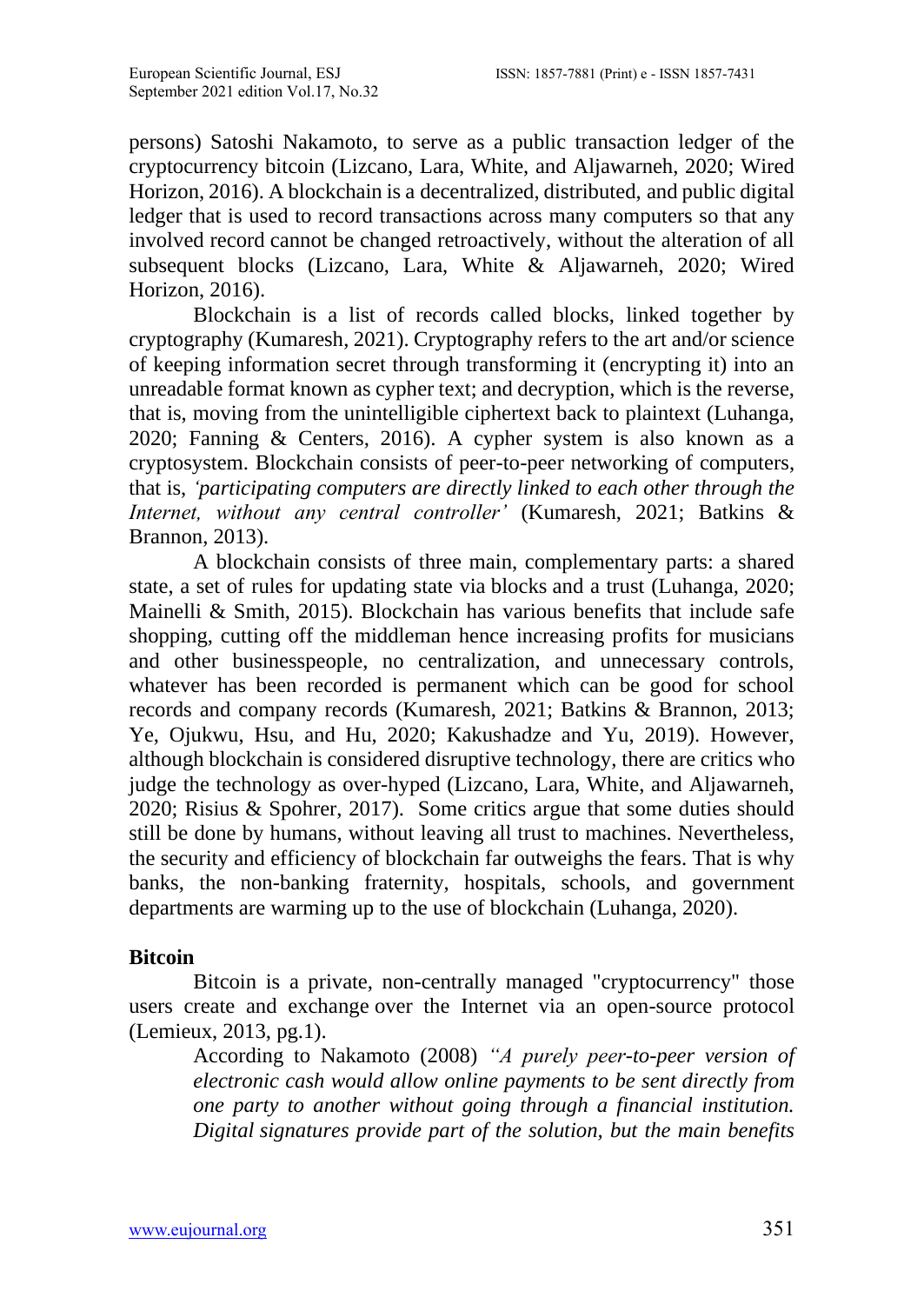*are lost if a trusted third party is still required to prevent doublespending."*

Some people argue that Satoshi Nakamoto is not one person, but it is an acronym that represents: The invention of blockchain for bitcoin gave birth to arguably the first decentralized digital currency without government control or banking fraternity control (Lizcano, Lara, White, & Aljawarneh, 2020). However, at this stage, it is difficult to know whether Satoshi is an individual or a group of people. Nevertheless, the technology behind bitcoin cannot be underrated. Bitcoins are divisible units. The smallest divisible unit of a bitcoin is called a Satoshi, and it is about one hundred-millionth of a bitcoin (Ye, Ojukwu, Hsu, & Hu, 2020; Kakushadze & Yu, 2019). This is a digital currency that exists only virtually on the network. Bitcoins can be made through "mining"), which can be done by anybody with enough mathematical and computer knowledge, requires a lot of computer power, part of which is simultaneously used to process and verify Bitcoin's encrypted transactions (Lemieux, 2013, pg.1; Kumaresh, 2021; Batkins & Brannon, 2013).

Anybody who just wants to buy, sell, or store existing bitcoins can easily create his own Bitcoin account by downloading a version of the client software; there are also less computer-literate methods of using the system (Ye, Ojukwu, Hsu, & Hu, 2020; Kakushadze and Yu, 2019). Some people manage their account using just a smartphone. With an account, one's computer or device becomes part of the peer-to peer network. It therefore goes without saying that digital money is the new currency. Cryptocurrency is going nowhere. Large corporations and some governments are adopting use of blockchain technology and cryptocurrencies (Ølnes and Knutsen, 2020; Luhanga, 2020).

#### **Altcoin**

Alt coins are other cryptocurrencies that came after bitcoin (Nguyen, Nguyen, Nguyen, and Nguyen, 2019; Lizcano, Lara, White, and Aljawarneh, 2020). Alt coins are all other cryptocurrencies other than bitcoin. Examples of well-known altcoins include Etherium (ETH), Monero (XMR), Cardano (ADA), Bitcoin Cash (BCH), Tether (USDT), Binance Coin (BNB), Litecoin (LTC), Stella (XLM), Doge Coin (Doge), and many others (Ye, Ojukwu, Hsu, and Hu, 2020; Kakushadze and Yu, 2019).

## **Literature Review**

Bitcoin and altcoins are transforming the world of money and solutions provision. The literature review looks at the role of business schools in teaching students, and the relevant theoretical frameworks (Ølnes & Knutsen, 2020). While bitcoin and the altcoins have gained momentum over the years,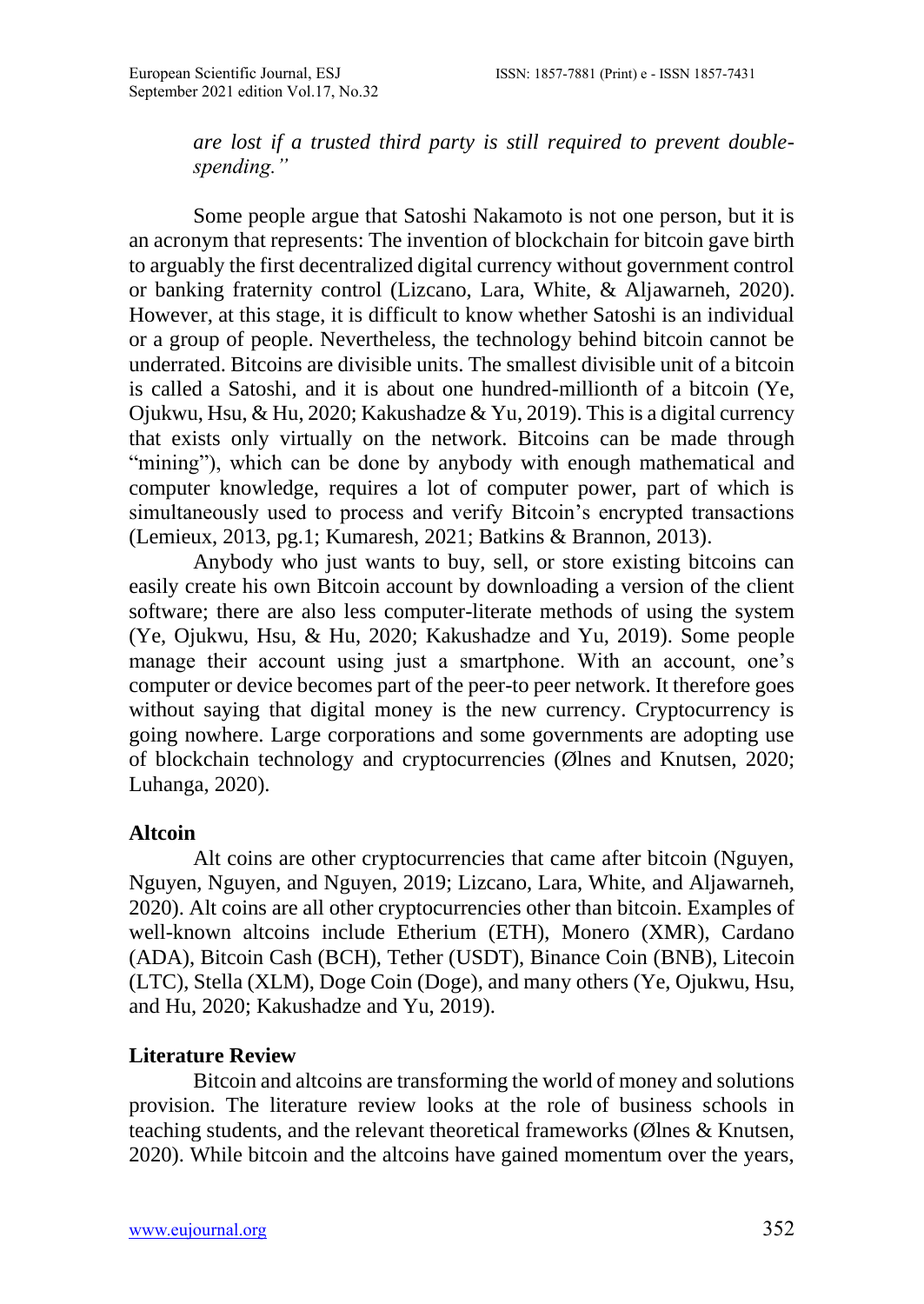some critics say that cryptocurrencies are not going far (Bheemaiah, 2015; Wamba, Kamdjoug, Bawack and Keogh, 2020).

Dettling (2018) postulated that business schools should develop syllabus to teach about blockchain and cryptocurrencies (Crandall, 2019; Lizcano, Lara, White, and Aljawarneh, 2020). The key issues to be asked during the development of the syllabus include key research topics in blockchain, impact of blockchain, and the influence of bitcoin in the future.

Furthermore, Bheemaiah (2015) asserted that financial institutions, central banks, and governments are increasingly accepting the use of blockchain and cryptocurrency. On the other hand, Negash & Thomas (2019) postulated a 7-scenario design for teaching blockchain technology to nontechnical students. The design identifies key learning objectives as well as administrative and infrastructure component solutions that can be used by others seeking to teach such a course.

Wamba, Kamdjoug, Bawack and Keogh (2020) carried out a systematic review of five top academic databases and case studies in the supply chain industry and they developed a classification framework and used it to perform an analysis of 141 articles from five top academic databases as a baseline study. Their findings revealed that blockchain, bitcoin and altcoins are evolving, and organizations are embracing them for competitive advantage. The authors concluded that organizations need to leverage research on these technologies to better understand them, optimize their business strategies, and develop critical insights for decision-making. The current study therefore wishes to close the gaps of awareness and competency in blockchain technology and cryptocurrencies among students and graduates in Botswana.

On the other hand, Luhanga (2020) carried out a study in Tanzania which suggested that business schools should teach blockchain technology. According to the study, block chain touches a range of disciplines including accounting, mathematics, finance, law, insurance, banking, electrical engineering, business, economics, and computer science. Furthermore, the author posited that the widespread deployment of blockchain technology in these industries would, most probably therefore precede its widespread deployment in other sectors of the economy. Finance, banking, and insurance are areas within the prime terms of reference of business schools. The study therefore concluded that the introduction of education on block chain technology in business schools would be the first step, which business schools could take in producing tech savvy business school graduates who are required by the digital economy of the emerging Fourth Industrial Revolution. This will improve awareness and competency among students and graduates alike, which improves industry performance by using modern technology.

Furthermore, according to a study by Ølnes and Knutsen (2020) in Norway, most of the Norwegian universities acknowledge blockchain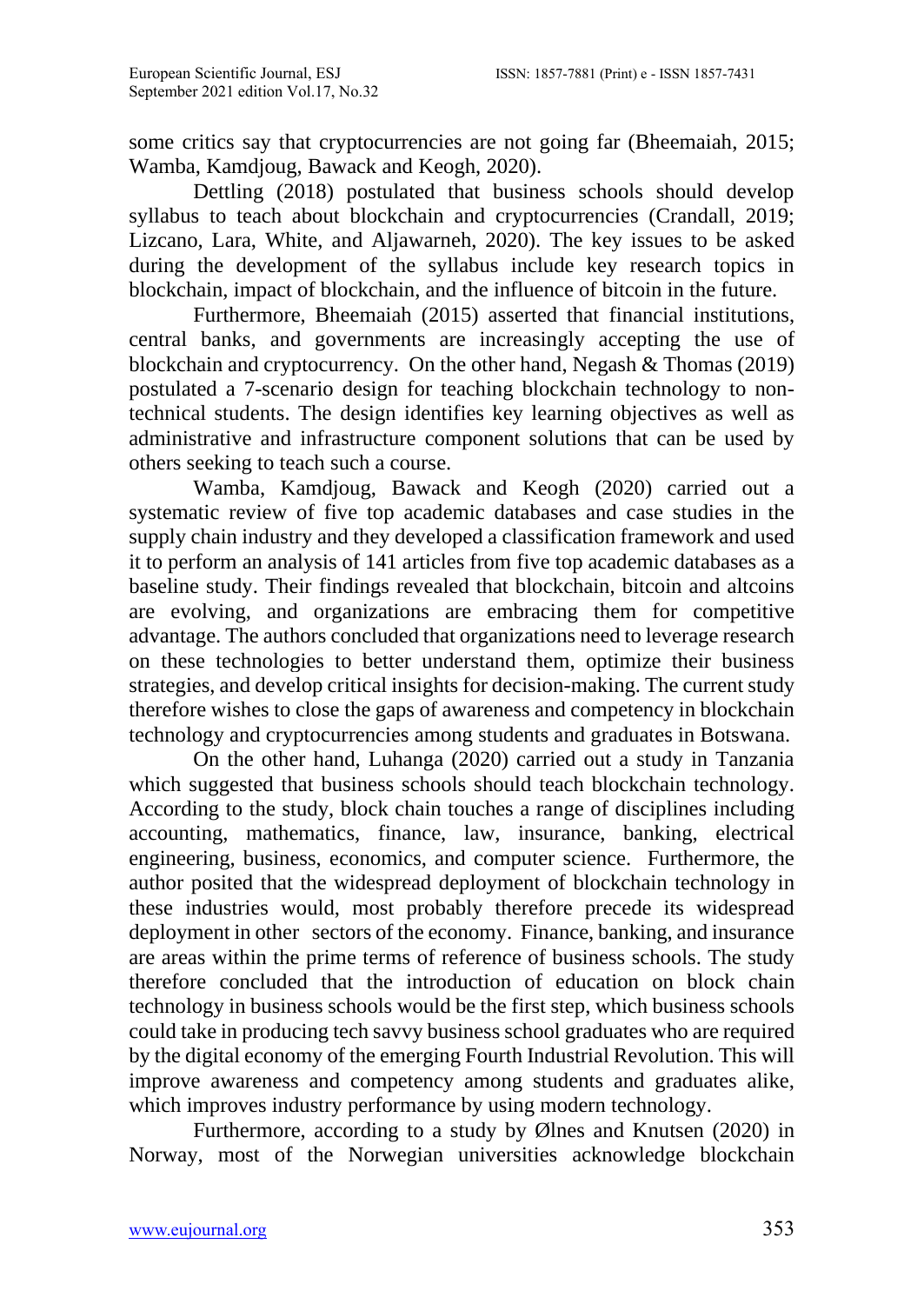technology as an important new technology that needs to be incorporated into the existing study programs in economics. Some universities in Norway have incorporated block chain technology into their undergraduate and postgraduate curricula. However, some of the responses may indicate a lack of understanding of the tight and crucial interconnection between the technology and the currency. Without this understanding, it is difficult to design interdisciplinary courses. However, there are also respondents that acknowledge the need for a disciplinary approach to this topic. More so, the plans for teaching this new technology vary from a modest incorporation into existing courses to establishing stand-alone courses. Some of the universities are also trying to establish joint courses with other faculties to bridge technology and economics. The study concluded that there is a demand for education in this field, but also that the students expect and hope for further progression from an introductory course into fully developed study programs. However, there is still a challenge to better integrate the different disciplines in blockchain technology and to remove unnecessary barriers.

Now more than ever before, it is crucial for business schools to introduce teaching of blockchain technology and cryptocurrencies. This will help graduates to be ready to embrace blockchain changes. Furthermore, the communities surrounding the tertiary institutions can be taught short courses on blockchain and cryptocurrency.

#### **Research Methodology**

The research adopted a positivist philosophy and a deductive approach with a quantitative strategy (Saunders et al, 2019). To this end, data was collected once, using a cross-sectional time-horizon employing a questionnaire. The target population was Botswana Accountancy College (BAC) students in the School of Business & Leisure (SBL). While BAC delivers degrees at undergraduate and postgraduate Masters including short courses in computing, project management and professional accountancy courses such as ACCA, CIMA, BICA among others, in other three other schools/ faculties besides SBL, the students targeted as the population for the study were limited to the BACs School of Business & Leisure (SBL), which operates in two geographic locations, the capital city of Botswana, Gaborone and the second largest city, Francistown, about 430 kilometers to the north of Gaborone. The BAC's School of Business delivers business and leisure degree courses covering Business Management (BM), Entrepreneurship and Business Leadership (EBL), International Tourism Management (ITM) and International Finance and Banking (IFB).

As of December 2017, the population of students in the above programmes was about 752 students. The table below and further notes outline some of the sampling and data-collection procedures and decisions.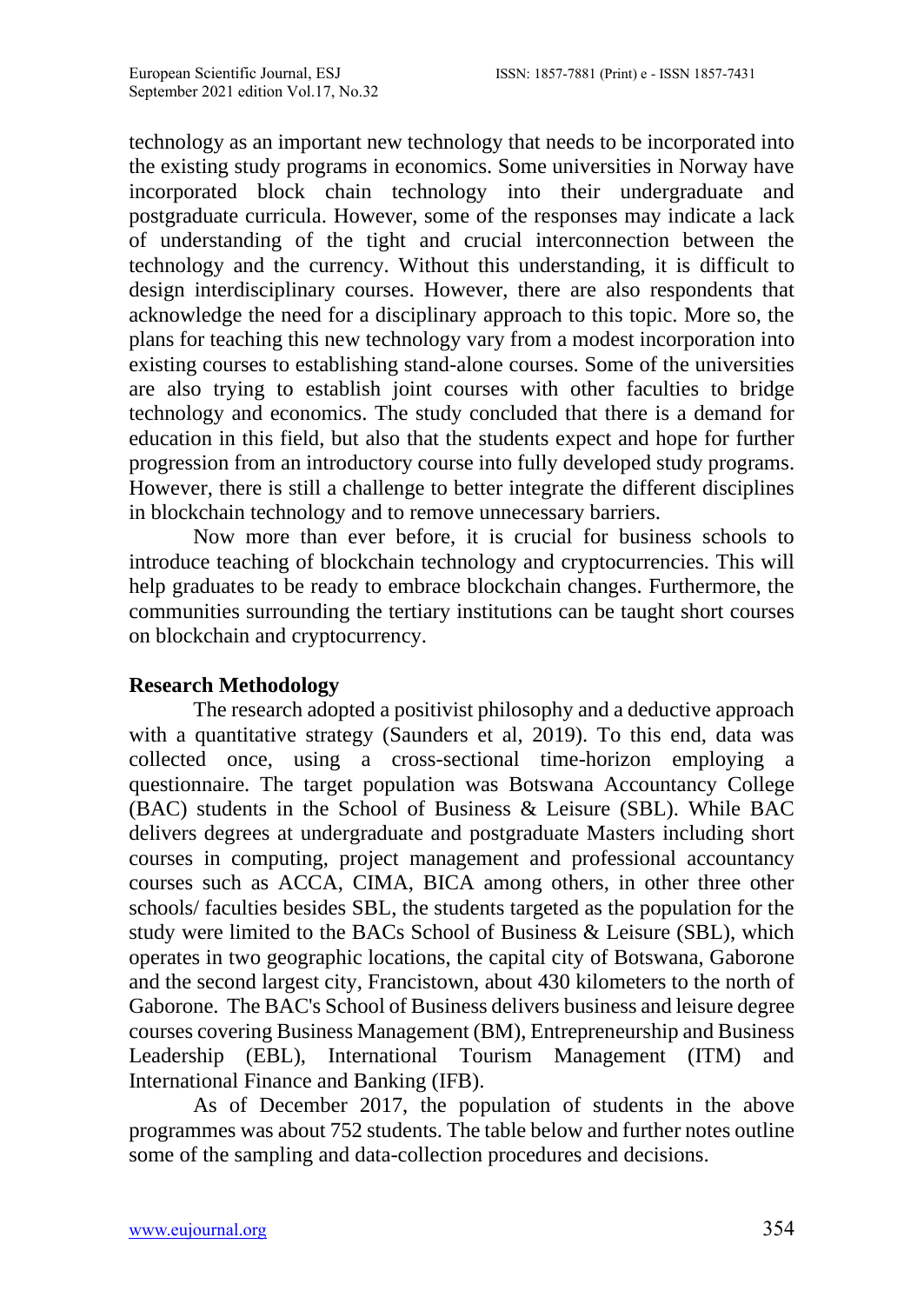|                                        | <b>Number of students</b> |        |        |              |  |
|----------------------------------------|---------------------------|--------|--------|--------------|--|
| Year/ level of study >                 | Year 1                    | Year 2 | Year 3 | <b>Total</b> |  |
| <b>Programme of study</b>              |                           |        |        |              |  |
| <b>Business Management</b>             | 16                        | 59     | 116    | 191          |  |
| Entrepreneurship & Business Leadership | 77                        | 65     | 60     | 202          |  |
| International Finance & Banking        | 63                        | 51     | #      | 114          |  |
| International Tourism Management ##    | 85                        | 78     | 82     | 245          |  |
| Total                                  | 241                       | 253    | 258    | 752          |  |

**Table 1**: Population of students in the School of Business & Leisure

**Notes** 

- The programme of study was newly introduced and did not have final (year students at this time).
- This programme is also delivered in a second location, the second largest city in Botswana called Francistown. The number of students at this location is not factored out as it has a minimal impact on the population and sample.
- Students who would have failed, dropped out or are repeating a module or two in the degree/ programmes of study are in single digit estimates across the programmes and the effects of these were not catered for as the research was intended to be all-inclusive.

The sampling, using a quota-randomized system to allow wide participation across programmes and levels of study, was done in July 2018. The quota sampling system was applied across programmes of study in that all programmes (in Gaborone) were allowed to participate, but also randomized in that no restriction was placed on the level of study. Completed closed-ended questionnaires were collected from 266 students studying Business and Leisure related programs at Botswana Accountancy College School of Business & Leisure as outlined. This represented a response rate of 35% which was considered acceptable. The quota sampling was used to allow participation of respondents that are more entrepreneurially aligned according to course content and aims; thus, it was mostly final year students that participated. This could indicate entrepreneurial intent or openness to exploring new ways of making a living after degree course completion. One course that is also delivered in the School of Business and Leisure, the Accounting & Finance degree programme was not included because it is technical and does not lend itself easily to entrepreneurial content in the course. The data was analyzed using the Statistical Package for Social Sciences (SPSS) software.

# **Discussion of Results**

This section discusses results of the findings.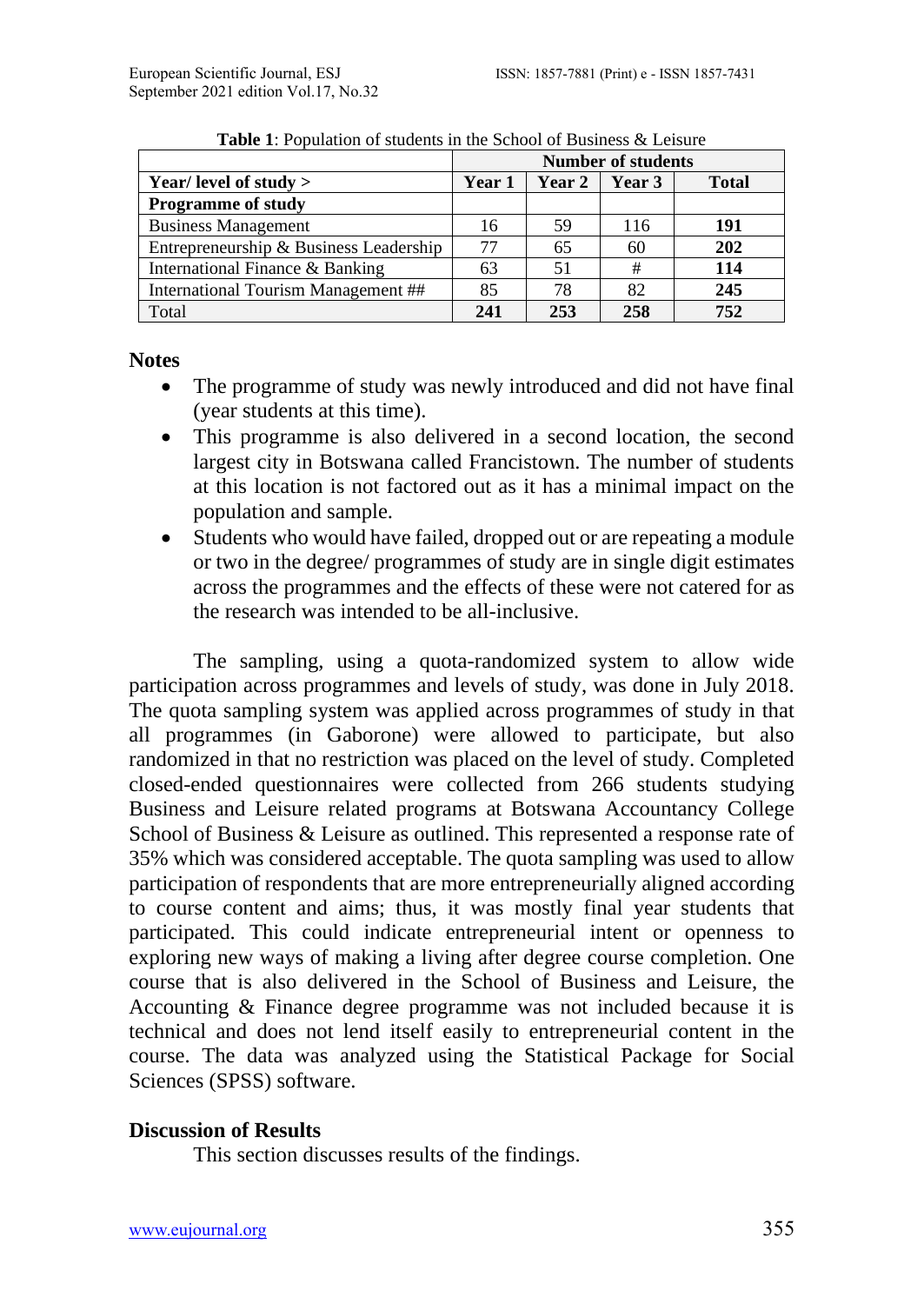| <b>Table 2.</b> Descriptive Statistics<br>Minimum<br>Maximum<br>Mean<br>Std. Deviation<br>N |     |                  |                |      |       |  |  |
|---------------------------------------------------------------------------------------------|-----|------------------|----------------|------|-------|--|--|
| Gender                                                                                      | 266 | $\overline{0}$   | $\overline{2}$ | 1.35 | .531  |  |  |
| Age                                                                                         | 266 | $\Omega$         | 4              | 1.79 | .635  |  |  |
| Level of Study                                                                              | 266 | $\boldsymbol{0}$ | $\overline{4}$ | 3.56 | .637  |  |  |
| Program of Study                                                                            | 266 | 1                | $\overline{4}$ | 2.94 | 1.159 |  |  |
| Level of understanding                                                                      | 266 | $\Omega$         | 5              | 1.67 | .910  |  |  |
| Knowledge of Bitcoin                                                                        | 266 | $\overline{0}$   | 5              | 2.29 | .901  |  |  |
| Explaining blockchain                                                                       | 266 | 1                | $\overline{4}$ | 1.41 | .711  |  |  |
| Trading in bitcoin                                                                          | 266 | 1                | $\overline{2}$ | 1.05 | .224  |  |  |
| Keep, trade or both                                                                         | 266 | $\Omega$         | 5              | .67  | 1.378 |  |  |
| Difference bitcoin & alteoins 1                                                             | 266 | $\Omega$         | $\overline{2}$ | 1.81 | .419  |  |  |
| Difference bitcoin & alteoins 2                                                             | 266 | $\theta$         | 1              | .08  | .264  |  |  |
| Option 1                                                                                    |     |                  |                |      |       |  |  |
| Difference bitcoin & alteoins 2                                                             | 266 | $\theta$         | $\mathbf{1}$   | .04  | .191  |  |  |
| Option 2                                                                                    |     |                  |                |      |       |  |  |
| Difference bitcoin & alteoins 2                                                             | 266 | $\theta$         | $\mathbf{1}$   | .00. | .061  |  |  |
| Option 3                                                                                    |     |                  |                |      |       |  |  |
| Difference bitcoin & alteoins 2                                                             | 266 | $\mathbf{0}$     | $\mathbf{1}$   | .08  | .270  |  |  |
| Option 4                                                                                    |     |                  |                |      |       |  |  |
| Difference bitcoin & alteoins 2                                                             | 266 | $\theta$         | $\Omega$       | .00  | .000  |  |  |
| Option 5                                                                                    |     |                  |                |      |       |  |  |
| Difference bitcoin & alteoins 2                                                             | 266 | $\boldsymbol{0}$ | $\mathbf{1}$   | .02  | .136  |  |  |
| Option 6                                                                                    |     |                  |                |      |       |  |  |
| Keen to learn                                                                               | 266 | $\overline{0}$   | $\overline{4}$ | 2.71 | 1.080 |  |  |
| Starting investment                                                                         | 266 | $\Omega$         | 5              | 1.51 | 1.157 |  |  |
| Blockchain solution                                                                         | 266 | $\Omega$         | $\overline{4}$ | 2.50 | .961  |  |  |
| Any organization                                                                            | 266 | $\mathbf{0}$     | $\mathfrak{2}$ | 1.08 | .339  |  |  |
| Future of blockchain                                                                        | 266 | $\mathbf{0}$     | 3              | 1.97 | .824  |  |  |
| Valid N (listwise)                                                                          | 266 |                  |                |      |       |  |  |

|  | <b>Table 2: Descriptive Statistics</b> |
|--|----------------------------------------|
|--|----------------------------------------|

The table shows the different aspects of the questionnaire.

#### **Table 3:** Gender

| Tanic S. Ochuci |        |           |         |               |            |  |  |
|-----------------|--------|-----------|---------|---------------|------------|--|--|
|                 |        |           |         |               | Cumulative |  |  |
|                 |        | Frequency | Percent | Valid Percent | Percent    |  |  |
| Valid           |        |           | 2.6     | 2.6           | 2.6        |  |  |
|                 | Female | 158       | 59.4    | 59.4          | 62.0       |  |  |
|                 | Male   | 101       | 38.0    | 38.0          | 100.0      |  |  |
|                 | Total  | 266       | 100.0   | 100.0         |            |  |  |

Table 3 shows that more female students 59.4% took part in the study compared to male students 38%.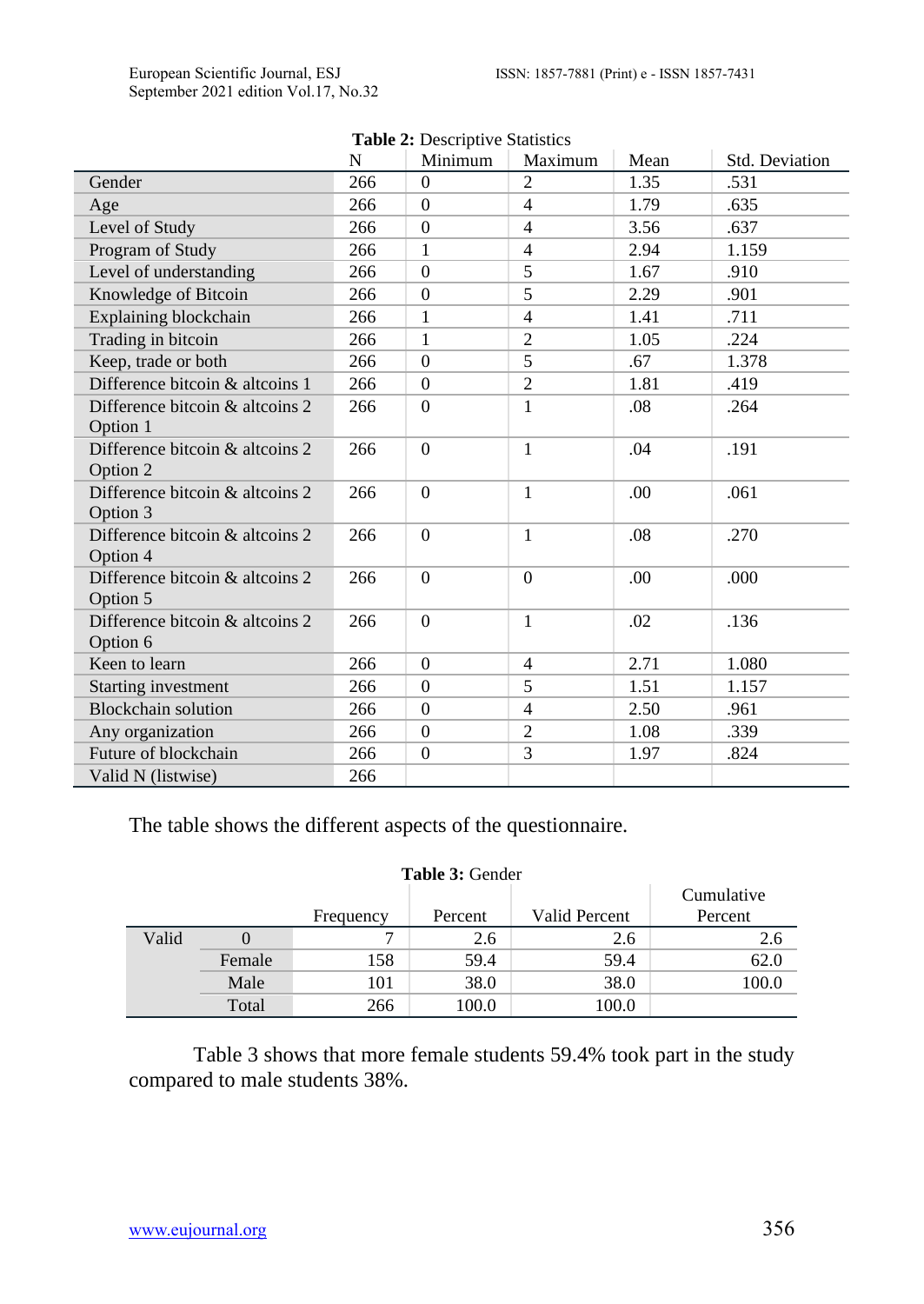|       |               | Frequency | ----- -- ---<br>Percent | Valid Percent | Cumulative<br>Percent |
|-------|---------------|-----------|-------------------------|---------------|-----------------------|
| Valid |               |           | .4                      | .4            | .4                    |
|       | $<$ 20 years  | 84        | 31.6                    | 31.6          | 32.0                  |
|       | 21 - 25 years | 153       | 57.5                    | 57.5          | 89.5                  |
|       | $>25$ years   | 27        | 10.2                    | 10.2          | 99.6                  |
|       |               |           | .4                      | .4            | 100.0                 |
|       | Total         | 266       | 100.0                   | 100.0         |                       |

**Table 4:** Age

Table 4 depicts that most of the students that participated in the study (57.5%) were aged between 21-25 years. This is because most students in university are around that age group.

|       |        |           |         |               | Cumulative |  |  |
|-------|--------|-----------|---------|---------------|------------|--|--|
|       |        | Frequency | Percent | Valid Percent | Percent    |  |  |
| Valid |        |           |         |               |            |  |  |
|       | Year 1 |           |         | 1.1           | 2.3        |  |  |
|       | Year 2 | 98        | 36.8    | 36.8          | 39.1       |  |  |
|       | Year 3 | 162       | 60.9    | 60.9          | 100.0      |  |  |
|       | Total  | 266       | 100.0   | 100.0         |            |  |  |

### **Table 5:** Level of Study

According to Table 5, the year threes (final year) students were most of the participants. This is probably because final year students are about to leave school, hence they are keen to know what is happening in the industry. Thus, they decide to take part in the research.

**Table 6:** Program of Study

|            |                             |           |         |               | Cumul   |
|------------|-----------------------------|-----------|---------|---------------|---------|
|            |                             |           |         |               | ative   |
|            |                             | Frequency | Percent | Valid Percent | Percent |
| Valid      | <b>Business Management</b>  | 48        | 18.0    | 18.0          | 18.0    |
|            | Entrepreneurship & Business | 43        | 16.2    | 16.2          | 34.2    |
| Leadership |                             |           |         |               |         |
|            | International Finance $\&$  | 53        | 19.9    | 19.9          | 54.1    |
|            | <b>Banking</b>              |           |         |               |         |
|            | International Tourism       | 122       | 45.9    | 45.9          | 100.0   |
|            | Management                  |           |         |               |         |
|            | Total                       | 266       | 100.0   | 100.0         |         |

As shown in Table 6, the programmes involved in the study were Business Management, Entrepreneurship & Business Leadership, International Finance & Banking, and International Tourism Management.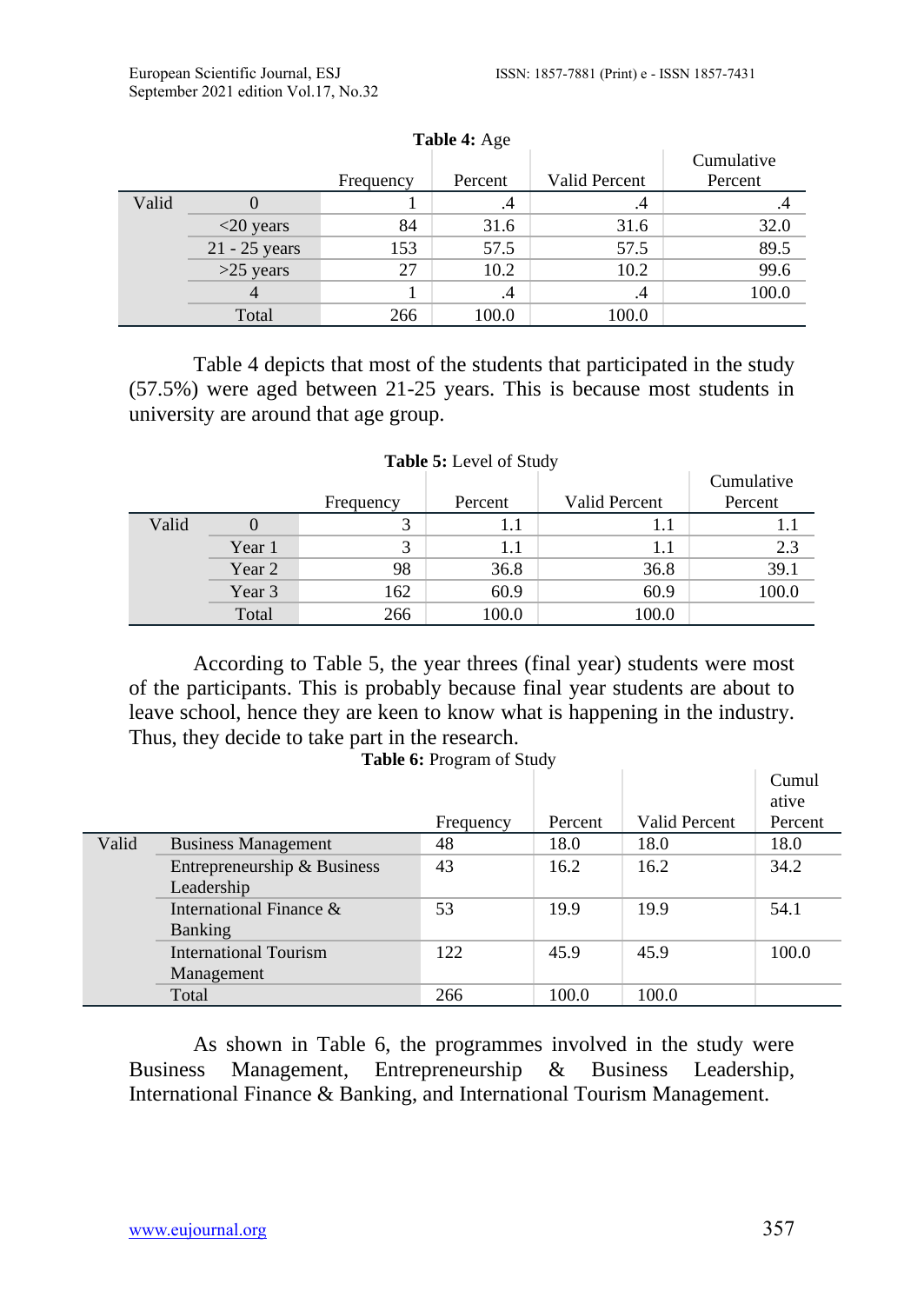$\mid$  Cumulative

Of all the programmes, the highest participants were from International Tourism Management (45.9%), followed by International Banking & Finance (19.0%), Business Management (18.0%), and Entrepreneurship & Business Leadership at 16.2%.

|       |              |           |         |               | <b>Camada</b> |
|-------|--------------|-----------|---------|---------------|---------------|
|       |              | Frequency | Percent | Valid Percent | Percent       |
| Valid |              |           | $.8\,$  |               | .8            |
|       | <b>Nil</b>   | 147       | 55.3    | 55.3          | 56.0          |
|       | Very minimal | 68        | 25.6    | 25.6          | 81.6          |
|       | Good         | 39        | 14.7    | 14.7          | 96.2          |
|       | Very Good    |           | 2.6     | 2.6           | 98.9          |
|       | Excellent    | 2         | 1.1     |               | 100.0         |
|       | Total        | 266       | 100.0   | 100.0         |               |

Table 7: Level of understanding blockchain

Table 7 depicts that many students (55.3%) know nothing about blockchain, followed by 25.6% that have very minimal knowledge of the subject being researched on. This is a clear sign that most students have no idea of blockchain. This is supported by Ølnes and Knutsen (2020) whose study in Norway mentioned that most of the Norwegian universities acknowledge blockchain technology as an important new technology that needs to be incorporated into the existing study programs in economics. Hence, some universities in Norway have incorporated block chain technology into their undergraduate and postgraduate curricula.

|      | <b>THOIC OF IRMOWICGNO OF BROOM</b> |           |         |               |            |  |  |
|------|-------------------------------------|-----------|---------|---------------|------------|--|--|
|      |                                     |           |         |               | Cumulative |  |  |
|      |                                     | Frequency | Percent | Valid Percent | Percent    |  |  |
| Vali |                                     |           | .4      | .4            | .4         |  |  |
| d    | <b>Nil</b>                          | 44        | 16.5    | 16.5          | 16.9       |  |  |
|      | Very minimal                        | 125       | 47.0    | 47.0          | 63.9       |  |  |
|      | Good                                | 73        | 27.4    | 27.4          | 91.4       |  |  |
|      | Very Good                           | 18        | 6.8     | 6.8           | 98.1       |  |  |
|      | Excellent                           | 5         | 1.9     | 1.9           | 100.0      |  |  |
|      | Total                               | 266       | 100.0   | 100.0         |            |  |  |

**Table 8:** Knowledge of Bitcoin

Table 8 depicts that many students (47.0%) have minimal knowledge of bitcoin. Unlike knowledge of blockchain (14.7%) in table 7, there is a higher percentage of participants that have a good knowledge of bitcoin (27.4%). This is a clear sign that more students have minimal knowledge about bitcoin than blockchain.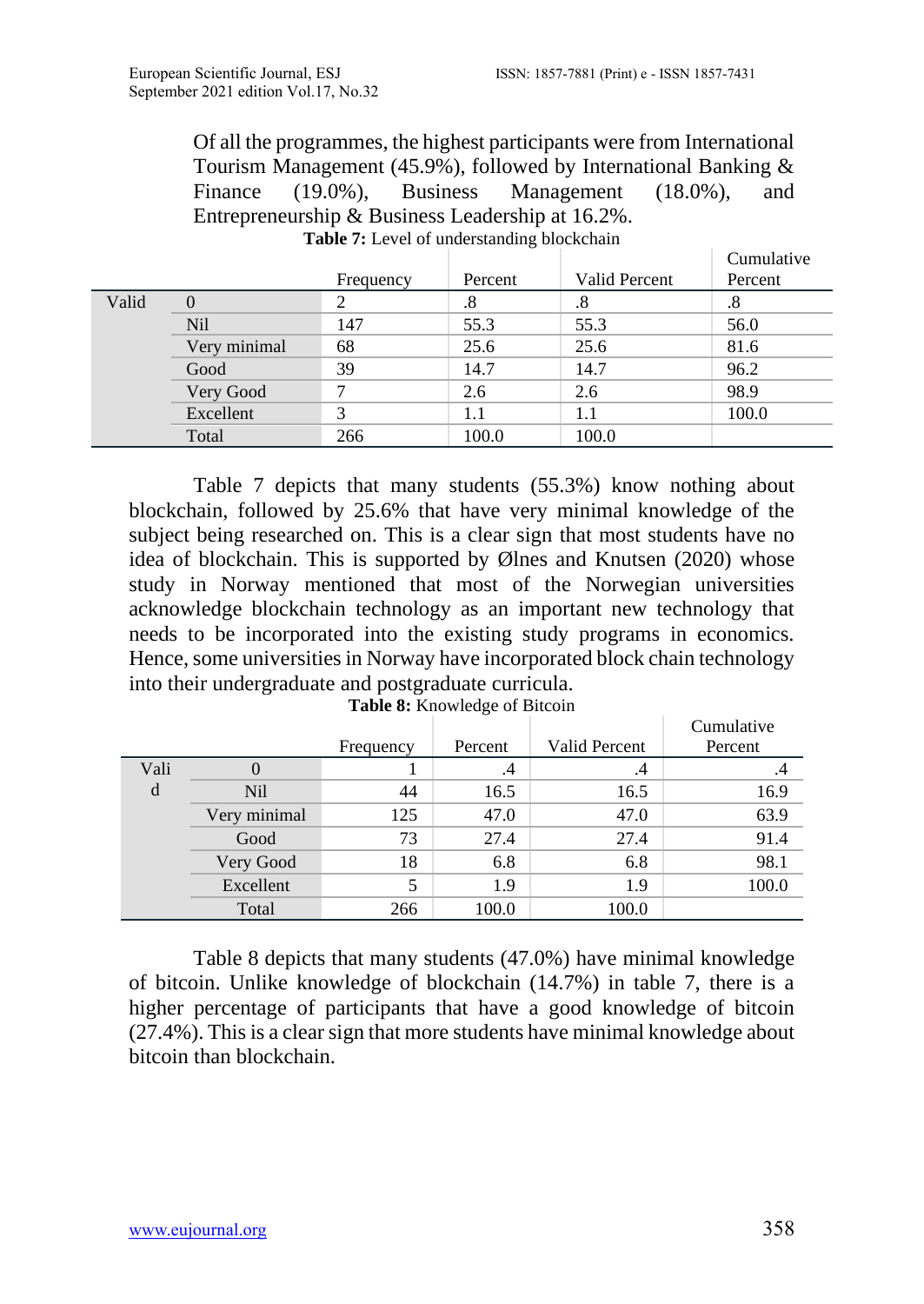|       |                |           |         |               | Cumulative |
|-------|----------------|-----------|---------|---------------|------------|
|       |                | Frequency | Percent | Valid Percent | Percent    |
| Valid | N <sub>o</sub> | 187       | 70.3    | 70.3          | 70.3       |
|       | Probably       | 56        | 21.1    | 21.1          | 91.4       |
|       | Yes            | 17        | 6.4     | 6.4           | 97.7       |
|       | Very much so   | 6         | 2.3     | 2.3           | 100.0      |
|       | Total          | 266       | 100.0   | 100.0         |            |

#### **Table 9:** Explaining blockchain

Participants were asked whether they could explain blockchain to others. Table 9 shows that 70.3% could not explain blockchain. This shows that college students need to be taught about blockchain technology as postulated by (Ølnes and Knutsen 2020).

|  |  | Table 10: Trading in bitcoin |  |  |
|--|--|------------------------------|--|--|
|--|--|------------------------------|--|--|

|       |       |           |         |               | Cumulative |
|-------|-------|-----------|---------|---------------|------------|
|       |       | Frequency | Percent | Valid Percent | Percent    |
| Valid | No    | 252       | 94.7    | 94.7          | 94.7       |
|       | Maybe | 14        | 5.3     | 5.3           | 100.0      |
|       | Total | 266       | .00.0   | 100.0         |            |

Participants were asked whether they have ever bought or traded in bitcoin. Table 10 shows that 94.7% of the participants had never traded or bought bitcoin. This suggests that while participants knew something about bitcoin, they had never been active in trading it or buying it.

|       |                          |           |         | Valid   | Cumulative |
|-------|--------------------------|-----------|---------|---------|------------|
|       |                          | Frequency | Percent | Percent | Percent    |
| Valid |                          |           | 77.8    | 77.8    | 77.8       |
|       | To Keep                  |           | 1.9     | 1.9     | 79.7       |
|       | To Trade                 | 20        | 7.5     | 7.5     | 87.2       |
|       | Both Keeping and trading | 14        | 5.3     | 5.3     | 92.5       |
|       | For transactions         | 10        | 3.8     | 3.8     | 96.2       |
|       | Other                    | 10        | 3.8     | 3.8     | 100.0      |
|       | Total                    | 266       | 100.0   | 100.0   |            |

Participants were asked whether they had ever bought bitcoin to keep, to trade, or both, and for transactions. 77.8% said that they had never done any of the above. This shows that most participants have no experience with both investing in and trading in bitcoin.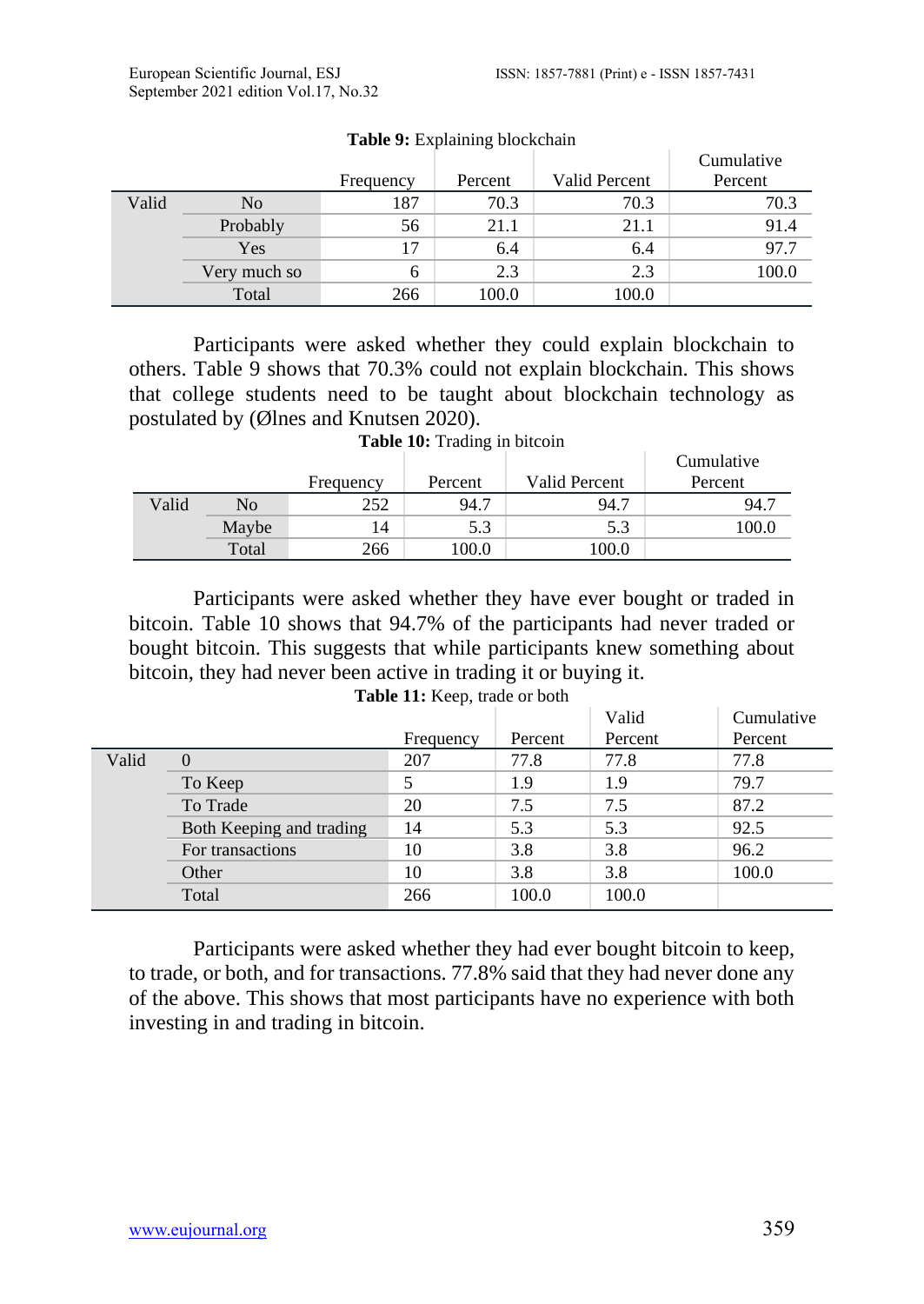|       |       |           |         |               | Cumulative |
|-------|-------|-----------|---------|---------------|------------|
|       |       | Frequency | Percent | Valid Percent | Percent    |
| Valid |       |           |         | 1.1           |            |
|       | Yes   | 44        | 16.5    | 16.5          | 17.7       |
|       | No    | 219       | 82.3    | 82.3          | 100.0      |
|       | Total | 266       | 100.0   | 100.0         |            |

Table 12: Difference bitcoin and altcoins

Participants were asked whether they understood the difference between bitcoin and altcoin. 82.3% of the participants said that they could not distinguish between the two.

This is again an indication that the participants need to be taught on altcoins and bitcoin.

|       |          |           |         | $\overline{\phantom{a}}$ | Cumulative |
|-------|----------|-----------|---------|--------------------------|------------|
|       |          | Frequency | Percent | Valid Percent            | Percent    |
| Valid | No       | 246       | 92.5    | 92.5                     | 92.5       |
|       | Ethereum | 20        | 7.5     | 7.5                      | 100.0      |
|       | Total    | 266       | 100.0   | .00.0                    |            |

**Table 13:** Difference bitcoin & altcoins 2 Option 1

Participants were asked which altcoin they knew most. 92.5% said that they knew nothing about altcoins. However, a minute 7.5% mentioned that they knew Ethereum. This shows that most participants have little or no knowledge of altcoins that include Etherium. This is again a sign that the participants need to be taught on altcoins.

|       |                | Frequency | Percent | Valid Percent | Cumulative<br>Percent |
|-------|----------------|-----------|---------|---------------|-----------------------|
| Valid |                | 10        | 3.8     | 3.8           | 3.8                   |
|       | N <sub>0</sub> | 25        | 9.4     | 9.4           | 13.2                  |
|       | Maybe          | 70        | 26.3    | 26.3          | 39.5                  |
|       | Yes            | 89        | 33.5    | 33.5          | 72.9                  |
|       | Definitely     | 72        | 27.1    | 27.1          | 100.0                 |
|       | Total          | 266       | 100.0   | 100.0         |                       |

**Table 14:** Keen to learn

Participants were asked whether they were keen to learn about blockchain technology and to use it. Table 14 shows that 60.6% of the participants are keen to learn about blockchain and to use it. Approximately 26.3% of the participants say that maybe they might be interested. This is a good reason for higher education institutions to introduce the teaching of blockchain and cryptocurrency, seeing that there is an appetite for it. This supports Luhanga (2020) and Ølnes and Knutsen, (2020) who suggested that it is time for teaching blockchain technology in business schools.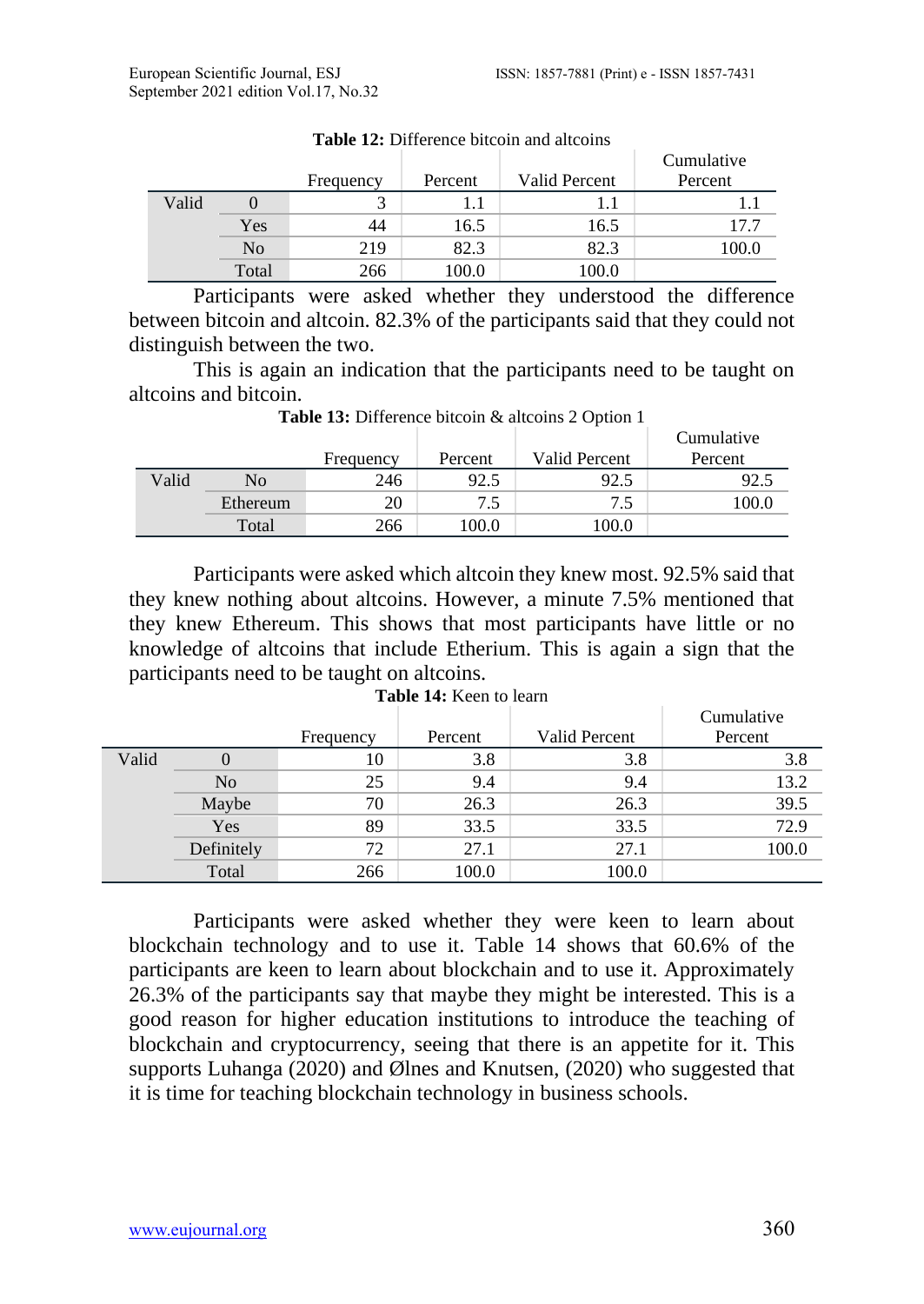$\overline{C}$ 

 $\overline{C}$ 

|       |                                        |                |         |               | Cumulative |
|-------|----------------------------------------|----------------|---------|---------------|------------|
|       |                                        | Frequency      | Percent | Valid Percent | Percent    |
| Valid |                                        | 39             | 14.7    | 14.7          | 14.7       |
|       | P <sub>1000</sub> or less              | 128            | 48.1    | 48.1          | 62.8       |
|       | P <sub>1001</sub> to P <sub>2000</sub> | 50             | 18.8    | 18.8          | 81.6       |
|       | P <sub>2001</sub> to P <sub>5000</sub> | 24             | 9.0     | 9.0           | 90.6       |
|       | Other                                  | 23             | 8.6     | 8.6           | 99.2       |
|       |                                        | $\overline{2}$ | .8      | .8            | 100.0      |
|       | Total                                  | 266            | 100.0   | 100.0         |            |

#### **Table 15:** Starting investment in bitcoin

Participants were asked how much money they would be keen to start with investing in bitcoin. Table 15 shows that 48.1% of the participants would like to start with an investment of P1000 or less. This might be because they are beginners, they wish to minimize losses.

|       |                |           |         |               | Cumulative |
|-------|----------------|-----------|---------|---------------|------------|
|       |                | Frequency | Percent | Valid Percent | Percent    |
| Valid |                | 12        | 4.5     | 4.5           | 4.5        |
|       | N <sub>o</sub> | 19        | 7.1     | 7.1           | 11.7       |
|       | Maybe          | 94        | 35.3    | 35.3          | 47.0       |
|       | Yes            | 107       | 40.2    | 40.2          | 87.2       |
|       | Definitely     | 34        | 12.8    | 12.8          | 100.0      |
|       | Total          | 266       | 100.0   | 100.0         |            |

| <b>Table 16:</b> Blockchain solution |
|--------------------------------------|
|--------------------------------------|

Participants were asked whether they think blockchain technology could help solve problems in industry. According to Table 16, 63.0% of the participants are in the affirmative, while 35.3 say that maybe it will work. There is a positive attitude from the participants pertaining to blockchain solutions. This is supported by Luhanga (2020) who carried out a study in Tanzania which suggested that business schools should teach blockchain technology.

|  |  | Table 17: Any organization |
|--|--|----------------------------|
|  |  |                            |

|       |       |           |         |               | Cumulative |
|-------|-------|-----------|---------|---------------|------------|
|       |       | Frequency | Percent | Valid Percent | Percent    |
| Valid |       |           | 2.3     | n 2<br>د.ء    | 2.3        |
|       | No    | 234       | 88.0    | 88.0          | 90.2       |
|       | Maybe | 26        | 9.8     | 9.8           | 100.0      |
|       | Total | 266       | 100.0   | 100.0         |            |

Participants were asked whether they knew any organization using blockchain technology and/or cryptocurrency in Botswana. According to **Table 17**, 88% said no to the question. This indicates that the participants are not conversant with block chain technology, which may also suggest that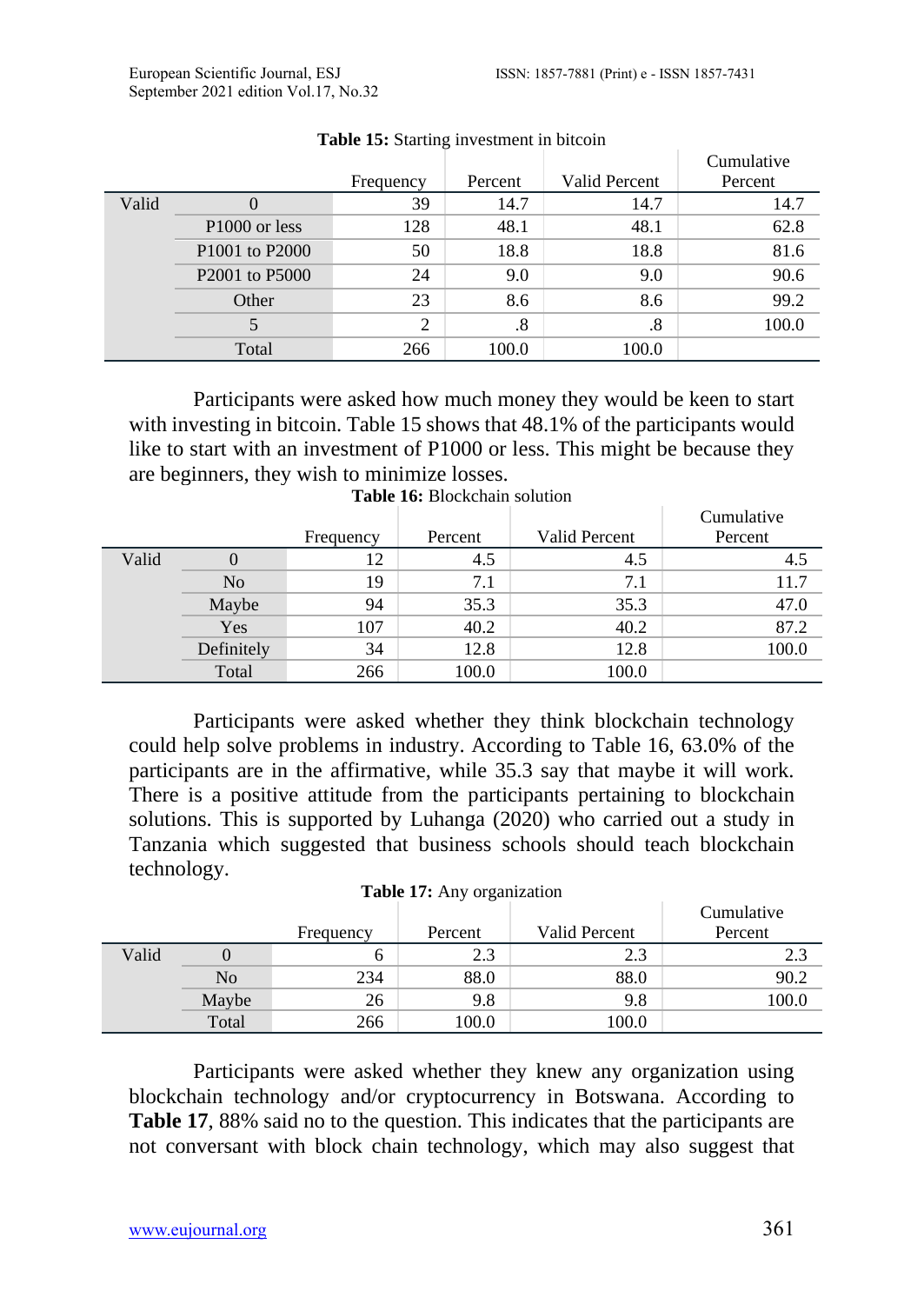|       |                |           |         |               | Cumulative |
|-------|----------------|-----------|---------|---------------|------------|
|       |                | Frequency | Percent | Valid Percent | Percent    |
| Valid |                | 20        | 7.5     | 7.5           | 7.5        |
|       | N <sub>o</sub> | 34        | 12.8    | 12.8          | 20.3       |
|       | Maybe          | 146       | 54.9    | 54.9          | 75.2       |
|       | Yes            | 66        | 24.8    | 24.8          | 100.0      |
|       | Total          | 266       | 100.0   | 100.0         |            |

blockchain technology is not yet abundantly used by organizations in Botswana. **Table 18:** Future of blockchain

 Participants were asked whether in future they saw blockchain technology and cryptocurrency transforming the way banks operate and how business is done in Botswana. **In Table 18**, 54.9% said maybe, while 24.8% said yes. This is a sign that there is hope for blockchain technology. This supports Luhanga (2020) and Ølnes & Knutsen (2020) who suggested that it is time for teaching blockchain technology in business schools.

#### **Conclusion and Recommendations**

The study has shown that most college students generally know nothing about blockchain, and they know very little about altcoins. However, the findings show that university students are optimistic that teaching of blockchain technology and cryptocurrencies could make a huge difference to students and to the economy.

It is therefore recommended that business schools should come up with a syllabus that teaches blockchain technology and cryptocurrencies. Additionally, instead of having a standalone syllabus, some of the materials on blockchain technology and cryptocurrencies could be included in some already existing modules across various programmes that teach business management, insurance, finance and banking, accounting and finance, and entrepreneurship.

The study's main contributions include ensuring that business school students' curricula are enriched with blockchain technology and cryptocurrency, which prepares students for the new world of technology. Furthermore, this makes business schools to be more agile and contemporary, hence making a difference in society, while at the same making more profits from students seeking modern knowledge. Additionally, with scarcity of studies on blockchain technology in Botswana, the study adds to the body of knowledge on that field.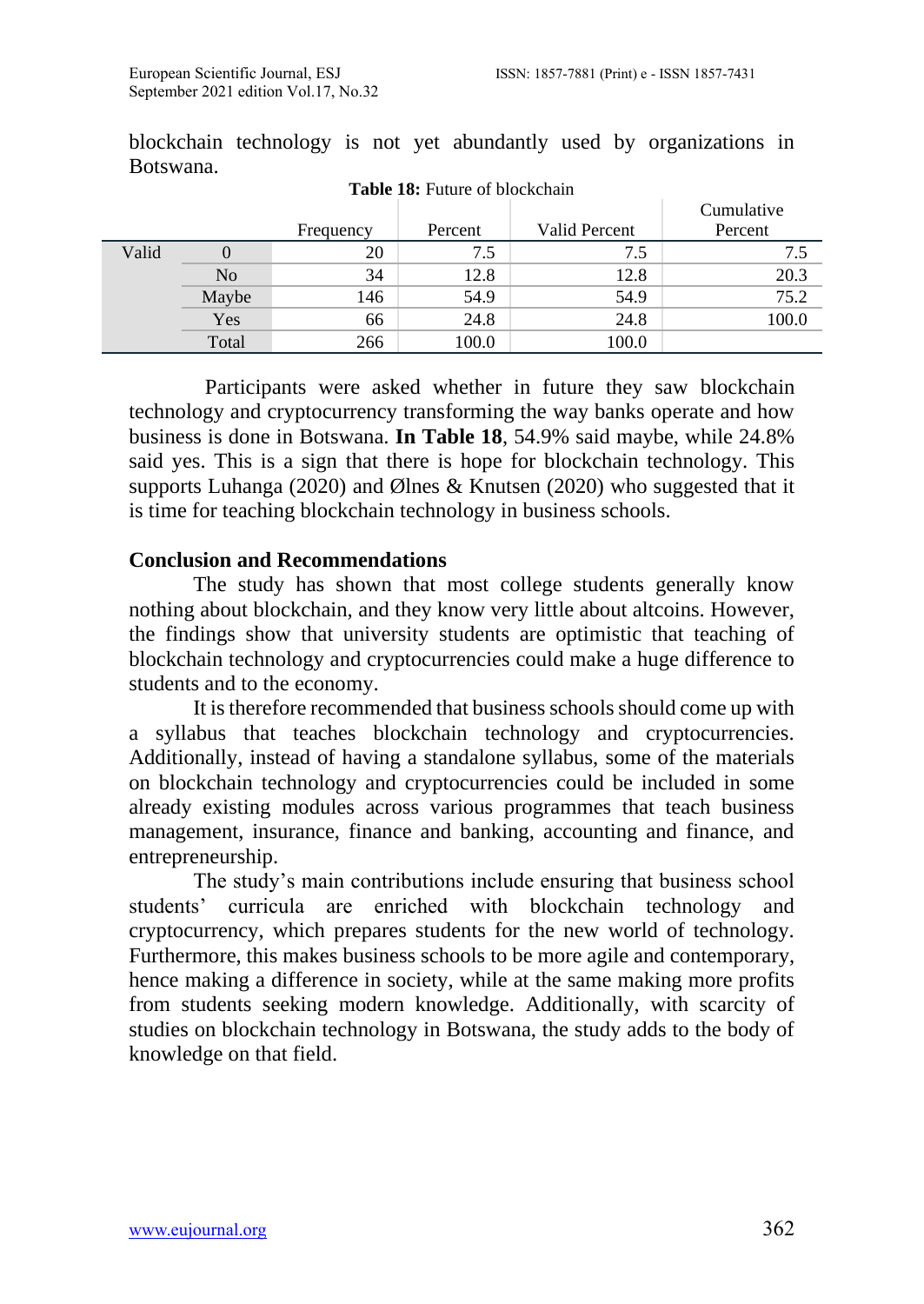#### **References:**

- 1. Austin, J. H. (1998). *Zen and the brain: Toward an understanding of meditation and consciousness.* Cambridge, MA: MIT Press.
- 2. Batkins, S. and Brannon, I. (2013). The unknown costs of Dodd-Frank. *Regulation*, *36*, p.4.
- 3. Bheemaiah, K. (2015). Why business schools need to teach about the blockchain. *Available at SSRN 2596465*.
- 4. Blackman, T. (2017). *The Comprehensive University: an alternative to social stratification by academic selection*. Higher Education Policy Institute.
- 5. Bracey, E.N. (2017). The significance of Historically Black Colleges and Universities (HBCUs) in the 21st century: Will such institutions of higher learning survive? *American Journal of Economics and Sociology*, *76*(3), pp.670-696.
- 6. Busher, J., Choudhury, T., Thomas, P. and Harris, G. (2017). What the Prevent duty means for schools and colleges in England: An analysis of educationalists' experiences.
- 7. Clohessy, T., Treiblmaier, H., Acton, T. and Rogers, N. (2020). Antecedents of blockchain adoption: An integrative framework. *Strategic Change*, *29*(5), pp.501-515.
- 8. Crandall, J. (2019). Blockchains and the "Chains of Empire": Contextualizing blockchain, cryptocurrency, and neoliberalism in Puerto Rico. *Design and Culture*, *11*(3), pp.279-300.
- 9. Crosby, M., Pattanayak, P., Verma, S. and Kalyanaraman, V. (2016). Blockchain technology: Beyond bitcoin. *Applied Innovation*, *2*(6-10), p.71.
- 10. Deshpande, A., Stewart, K., Lepetit, L. and Gunashekar, S. (2017). Distributed Ledger Technologies/Blockchain: Challenges, opportunities, and the prospects for standards. *Overview report The British Standards Institution (BSI)*.
- 11. Dettling, W. (2018). How to teach blockchain in a business school. In *Business Information Systems and Technology 4.0* (pp. 213-225). Springer, Cham.
- 12. Fanning, K. and Centers, D.P. (2016). Blockchain and its coming impact on financial services. *Journal of Corporate Accounting & Finance*, *27*(5), pp.53-57.
- 13. Fosso Wamba, S., Kala Kamdjoug, J.R., Epie Bawack, R. and Keogh, J.G. (2020). Bitcoin, Blockchain and Fintech: a systematic review and case studies in the supply chain. *Production Planning & Control*, *31*(2-3), pp.115-142.
- 14. Kakushadze, Z. and Yu, W. (2019). Altcoin-Bitcoin Arbitrage. *arXiv preprint arXiv:1903.06033*.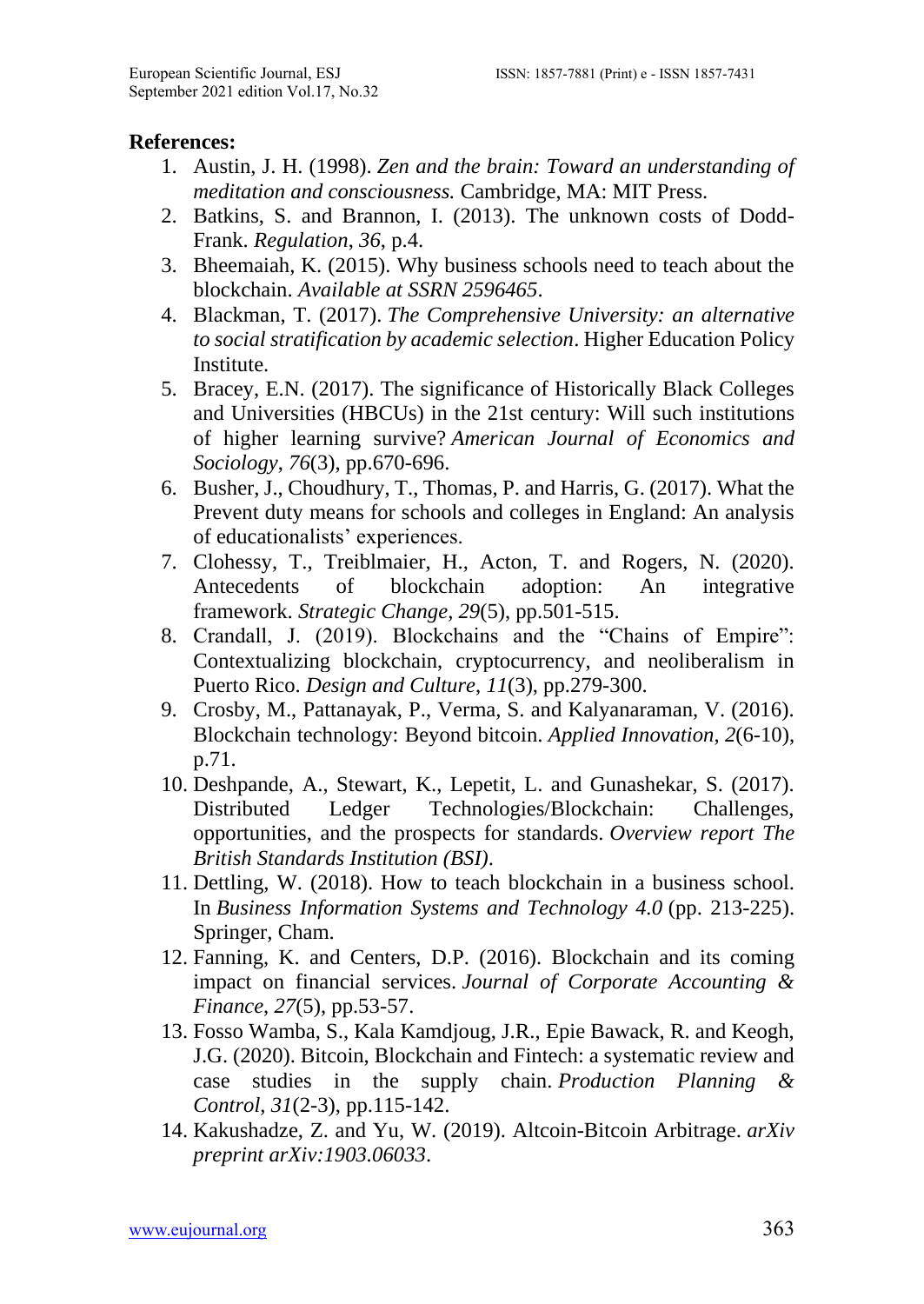- 15. Korpela, K., Hallikas, J. and Dahlberg, T. (2017). January. Digital supply chain transformation toward blockchain integration. In *proceedings of the 50th Hawaii international conference on*
- 16. Kumaresh, S. (2021). Academic Blockchain: An Application of Blockchain Technology in Education System. In *Data Management, Analytics, and Innovation* (pp. 435-448). Springer, Singapore.
- 17. Lemieux, P. (2013). Who Is Satoshi Nakamoto? *Regulation*, *36*(3), p.14.
- 18. Lizcano, D., Lara, J.A., White, B. and Aljawarneh, S. (2020). Blockchain-based approach to create a model of trust in open and ubiquitous higher education. *Journal of Computing in Higher Education*, *32*(1), pp.109-134.
- 19. Luhanga, M.L. (2020). WHY BUSINESS SCHOOLS IN TANZANIA SHOULD TEACH BLOCK CHAIN TECHNOLOGY. *Uongozi Journal of Management and Development Dynamics*, *30*(1).
- 20. Mainelli, M. and Smith, M. (2015). Sharing ledgers for sharing economies: an exploration of mutual distributed ledgers (aka blockchain technology). *Journal of Financial Perspectives*, *3*(3).
- 21. Nakamoto, S. (2008). Bitcoin: A peer-to-peer electronic cash system. (Accessed, 9 March 2019) Available: [https://s3.amazonaws.com/academia.edu.documents/54517945/Bitcoi](https://s3.amazonaws.com/academia.edu.documents/54517945/Bitcoin_paper_Original_2.pdf?AWSAccessKeyId=AKIAIWOWYYGZ2Y53UL3A&Expires=1552134775&Signature=9Dc%2Bt0fMxPcH9dMUeWNyKlFIzBY%3D&response-content-disposition=inline%3B%20filename%3DBitcoin_A_Peer-to-Peer_Electronic_Cash_S.pdf) [n\\_paper\\_Original\\_2.pdf?AWSAccessKeyId=AKIAIWOWYYGZ2Y](https://s3.amazonaws.com/academia.edu.documents/54517945/Bitcoin_paper_Original_2.pdf?AWSAccessKeyId=AKIAIWOWYYGZ2Y53UL3A&Expires=1552134775&Signature=9Dc%2Bt0fMxPcH9dMUeWNyKlFIzBY%3D&response-content-disposition=inline%3B%20filename%3DBitcoin_A_Peer-to-Peer_Electronic_Cash_S.pdf) [53UL3A&Expires=1552134775&Signature=9Dc%2Bt0fMxPcH9dM](https://s3.amazonaws.com/academia.edu.documents/54517945/Bitcoin_paper_Original_2.pdf?AWSAccessKeyId=AKIAIWOWYYGZ2Y53UL3A&Expires=1552134775&Signature=9Dc%2Bt0fMxPcH9dMUeWNyKlFIzBY%3D&response-content-disposition=inline%3B%20filename%3DBitcoin_A_Peer-to-Peer_Electronic_Cash_S.pdf) [UeWNyKlFIzBY%3D&response-content](https://s3.amazonaws.com/academia.edu.documents/54517945/Bitcoin_paper_Original_2.pdf?AWSAccessKeyId=AKIAIWOWYYGZ2Y53UL3A&Expires=1552134775&Signature=9Dc%2Bt0fMxPcH9dMUeWNyKlFIzBY%3D&response-content-disposition=inline%3B%20filename%3DBitcoin_A_Peer-to-Peer_Electronic_Cash_S.pdf)[disposition=inline%3B%20filename%3DBitcoin\\_A\\_Peer-to-](https://s3.amazonaws.com/academia.edu.documents/54517945/Bitcoin_paper_Original_2.pdf?AWSAccessKeyId=AKIAIWOWYYGZ2Y53UL3A&Expires=1552134775&Signature=9Dc%2Bt0fMxPcH9dMUeWNyKlFIzBY%3D&response-content-disposition=inline%3B%20filename%3DBitcoin_A_Peer-to-Peer_Electronic_Cash_S.pdf)[Peer\\_Electronic\\_Cash\\_S.pdf](https://s3.amazonaws.com/academia.edu.documents/54517945/Bitcoin_paper_Original_2.pdf?AWSAccessKeyId=AKIAIWOWYYGZ2Y53UL3A&Expires=1552134775&Signature=9Dc%2Bt0fMxPcH9dMUeWNyKlFIzBY%3D&response-content-disposition=inline%3B%20filename%3DBitcoin_A_Peer-to-Peer_Electronic_Cash_S.pdf)
- 22. Negash, S. and Thomas, D. (2019), May. Teaching blockchain for business. In *2019 IEEE Canadian Conference of Electrical and Computer Engineering (CCECE)* (pp. 1-4). IEEE.
- 23. Nguyen, T.V.H., Nguyen, B.T., Nguyen, T.C. and Nguyen, Q.Q. (2019). Bitcoin return: Impacts from the introduction of new altcoins. *Research in International Business and Finance*, *48*, pp.420- 425.
- 24. Ølnes, S. and Knutsen, S.J. (2020). Blockchain Technology in Education–The Challenge of Interdisciplinary Teaching. In *Digital samhandling* (pp. 373-389).
- 25. Risius, M. and Spohrer, K. (2017). A blockchain research framework. *Business & Information Systems Engineering*, *59*(6), pp.385-409.
- 26. Saunders, M., Lewis P and Thornhill A. (2019). Research methods for business students. Eighth edition. London: Pearson.